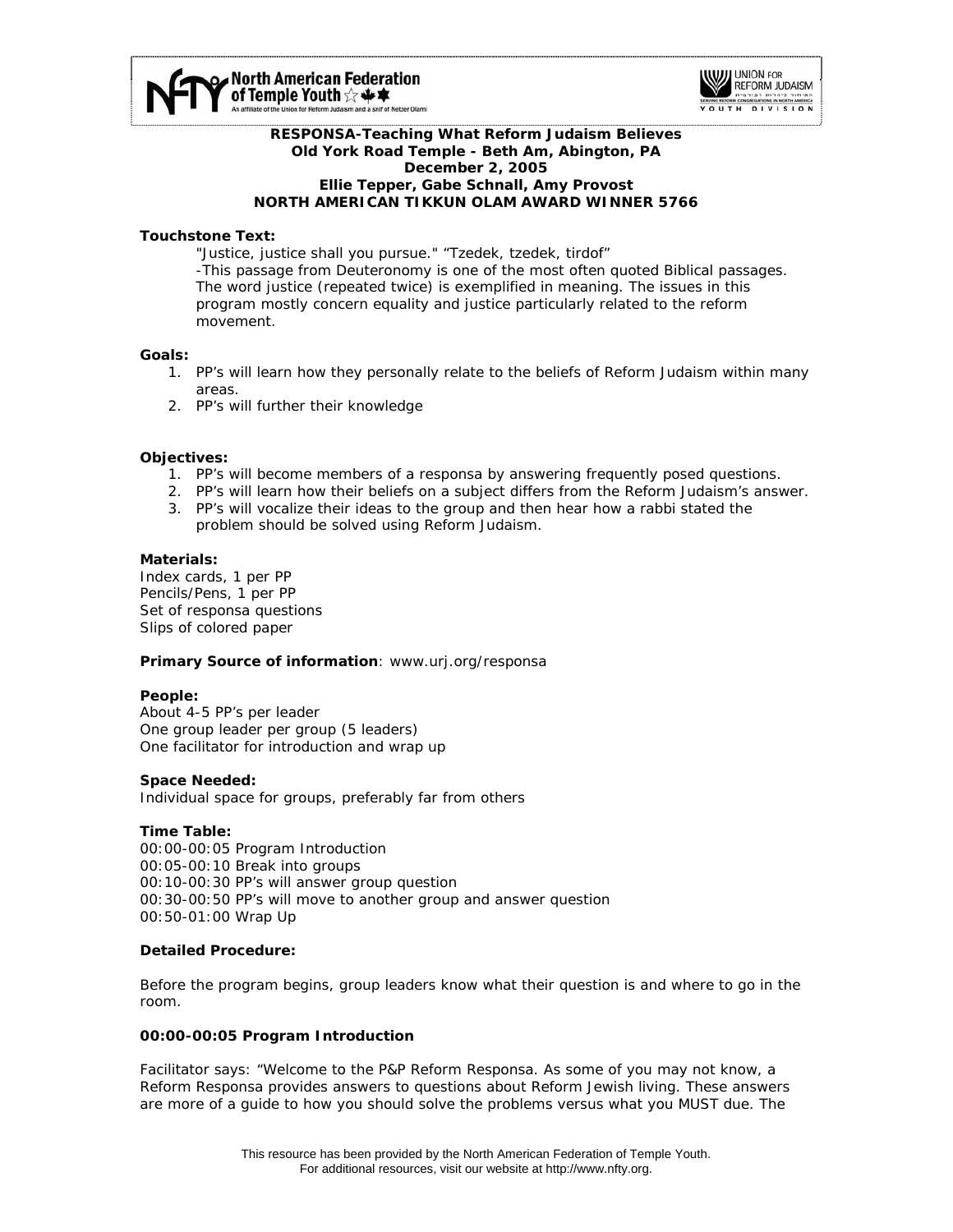



Responsa aids other Reform Jews on how to face some important (an unimportant), contemporary issues in today's society from a reform perspective.

We are going to split into groups and make our own responsa today. In each group, the leader will read you a frequently asked question. On an index card, you will write how you would respond to the posed question and then compare it to what Jewish text, society and Rabbis would say. Then the leader will go around and ask each PP to read their response. To split into groups, everyone was given a slip of paper in five different colors. Can each group leader please say what color you are? Please keep your slip of paper and do not switch to be with your friends. Good luck and have fun."

### **00:05-00:10 Break into groups**

Make sure PP's stay with the color they were assigned. Each group leader should have everyone go around the circle and have each PP say his or her name, school, and favorite ice cream flavor.

### **00:10-00:30 PP's will answer group question**

As described in the introduction, PP's will answer the question posed and write their answer on an index card. Group leaders will be assigned a question from the first group of questions. After everyone shares their answer, the group leader will read the answer from the opinion of Jewish text, society, or Rabbis (depending on the question). Then the groups will compare their answers to the ones given and discuss the differences.

### **00:30-00:50 PP's will go to another group and answer that question**

This time, PP's will split up by the number on their slips of paper. Make sure again that PP's go where they are supposed to be. This time when you go around the circle, have each PP say his or her name, school, and their favorite sport or after school activity. Then follow the instructions above. Group leaders will be assigned a new question from the second group of questions.

### **00:50-01:00 Wrap Up**

When the whole group comes together, the facilitator says: "I hope you all learned about the reform outlook on certain societal issues. As Jews, it is important for us to understand the religious opinion on the simplest things. Next time you have a problem put it into various perspectives, one being the religious point of view. If necessary, you can always email it to an actual responsa through the URJ. I hope you enjoyed this program and had a great time tonight."

#### **Questions For Responsa Colors**

### **Question 1 (Red): Mixed Family**

The family of a mixed marriage with a Jewish mother and a Catholic father have two male children. They have agreed to raise the children as Catholics and the children are currently enrolled in Catechism classes on a regular basis. The parents would like the children to attend the synagogue Religious School in order to provide the youngsters with some understanding of their Jewish heritage. I have agreed to meet with the family privately but do not feel that they belong in the Religious School. What should our attitude be toward this kind of situation? (Rabbi T. P. Liebschutz, Winston-Salem NC)

## **Question 2 (Orange): Conversion**

A couple has recently joined a congregation. The man is Jewish; the wife is Christian. They had two children, one sixteen and one eleven. Both have been raised in "a vaguely religious small town atmosphere" with attendance at various Protestant Sunday schools. Neither child has been baptized or formally entered into a Christian church. Now, as the parents live in a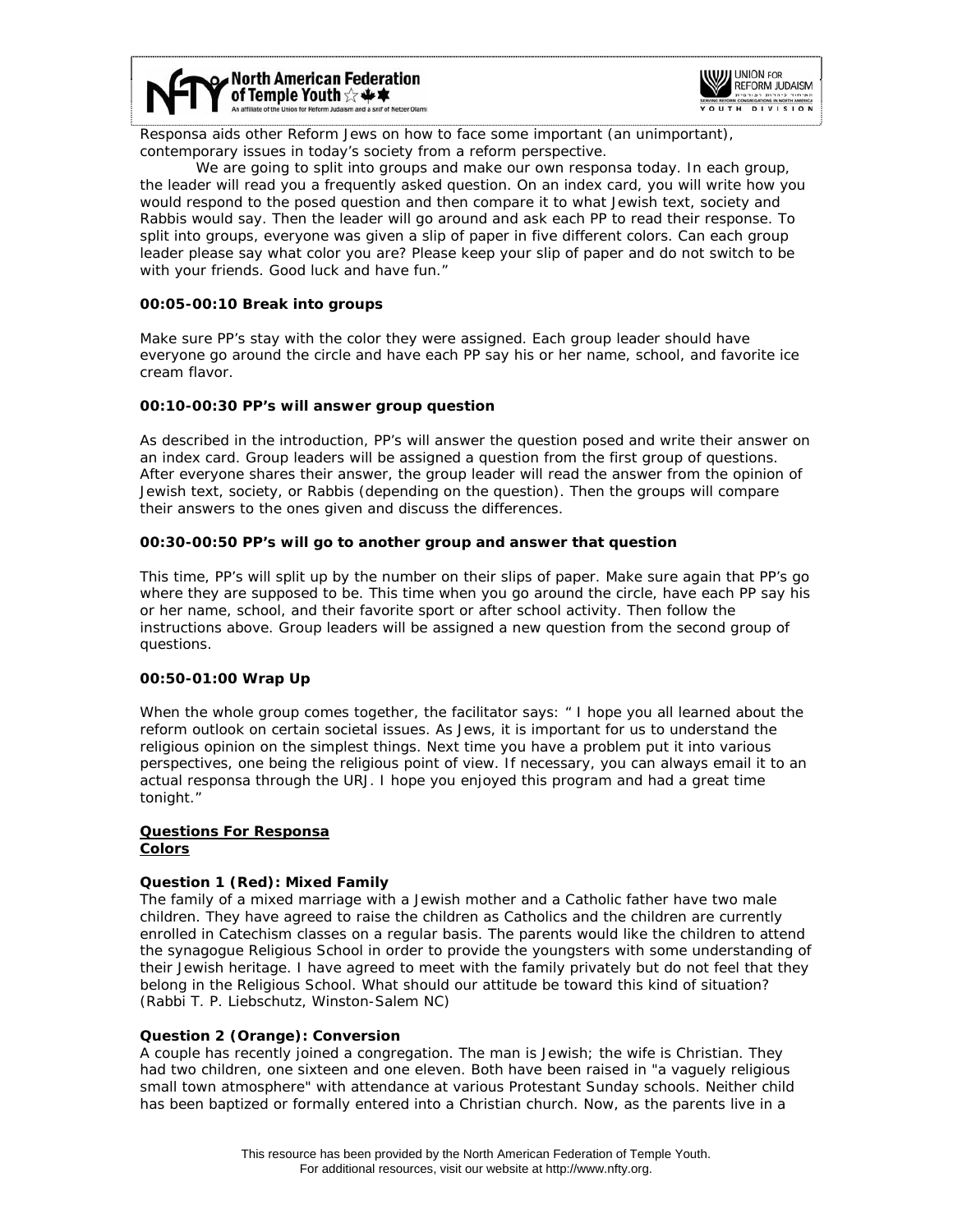



large city with a Jewish community, they wished to raise their children as Jews. Unfortunately, the older daughter was killed in an automobile accident. May she be buried in the congregation's cemetery? (D. M., Los Angeles, CA)

### **Question 3 (Green): Erasing G-d's name**

The writer is using traditional Hebrew Biblical texts in his studies. They have been entered into his computer screen. He needs to erase them constantly as he moves forward or manipulates the screen. This leads to erasing the divine name. Is this permissible? (Levi Dannenberg, Boston MA)

### **Question 4 (Blue): Homosexuality**

May a rabbi officiate at the "marriage" of two homosexuals? (Rabbi L. Poller, Larchmont, NY)

### **Question 5 (Purple): Mixed Racial Marriage**

My question has to do with the marriage of an African American man to a Jewish woman. The man is a writer and a university graduate; the woman is still a student at the university. They are both over 21, and have been engaged for a year and a half. The man wishes to convert to Judaism. He attends services and writes reports on the Jewish books he reads. I have attempted to discourage the union, but the couple remains steadfast in their emotions and convictions. The woman's family is violently opposed to the marriage, and insists that I do not officiate. I am seeking a response from you as to whether Judaism sanctions such a union, and whether you feel that it is incumbent upon a rabbi to officiate.

#### **Answers for Responsa Colors**

### **Answer 1 (Red):**

There is little in the tradition which has any bearing on this question. We have long ago, as a Conference, decided that enrolling children in our Religious School is tantamount to the beginning process of conversion (Report of the Committee on Mixed Marriage, *Central Conference of American Rabbis Yearbook* 1947). This involves children whose parents have decided on a Jewish direction for their future even though the non-Jewish parent has not converted to Judaism. We have also decided in a number of responsa that children cannot be raised in two traditions, but the parents must make up their mind about the religious future of their offspring (W. Jacob *Contemporary Reform Responsa* #61; etc). Each of these responsa indicate that it is the task of parents to decide on the religious education of their child, and that it must be Jewish or Christian, but cannot be both.

In this case the parents have decided to raise the children as Catholics. Although we may not like this decision, we must accept it. As you indicated we should not place these children into the regular Religious School classes as this may lead to confusion for them rest of the class. Furthermore, we do not want to indicate to our children or our congregation that we consider this kind of family as normative.

Your suggestion of meeting with the family or the children privately is certainly a good one and would provide an introduction to their Jewish heritage and minimally a feeling of closeness to Judaism. In larger communities it may be useful to organize this on a broader basis.

### **Answer 2 (Orange):**

Most of our congregations have been lenient about the burial of an unconverted spouse of a Jew. They have done so by considering each individual plot in the cemetery as a separate family section, akin to the caves or small plots of land which were originally used for burial in the land of Israel (B. B. 102a). This meant that although the entire cemetery is considered as holy, sanctity actually lies with each section of graves. A non-Jewish burial in one section would, therefore, not impinge on the sanctity of any other grave. It is also clear that occasionally non-Jews have been buried in Jewish cemeteries throughout our history beginning with the Mishnaic period (M. Git. 5.8, 61a). For both of these reasons, most Reform Congregations have granted permission for the burial of a non-Jewish spouse or any other non- Jewish family member.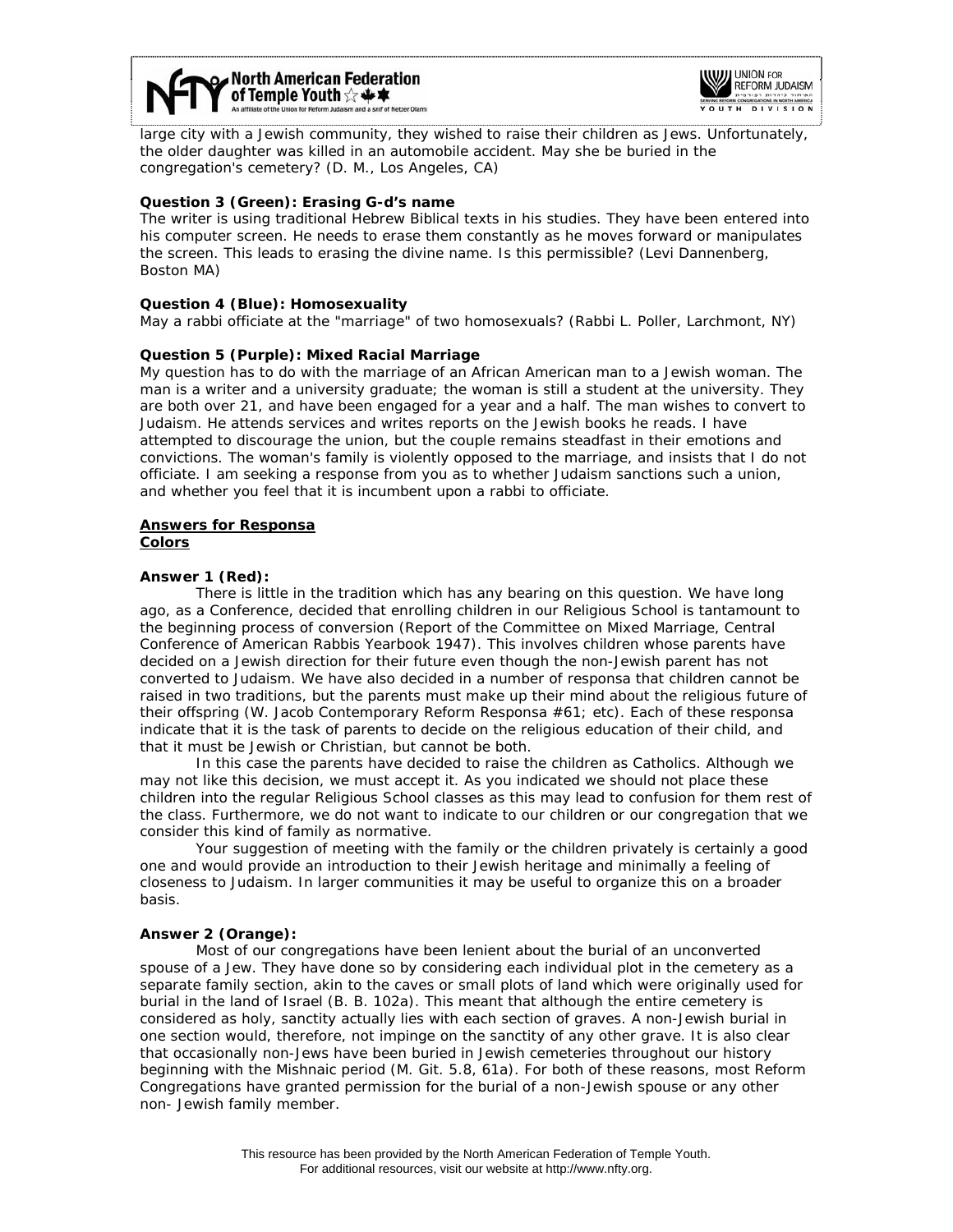



On these grounds alone, we may readily grant permission for burial in the sad case of this young woman. The specific rules of the local cemetery should, of course, be consulted. March 1984

### **Answer 3 (Green):**

The tradition was concerned with reverence for the written name of God, the *tetragramaton.* This was one understanding of the third commandment (Ex 20.7; Deut 5.11), and also of the commentaries to an injunction in Deuteronomy (12.3 ff). In the considerable discussion which followed in subsequent literature, we find an emphasis on the sacredness of the name of God whether written in the *Torah*, another book, on a metal vessel, or even as a tattoo on the skin (*Yad* Hil Yesodei *Torah* 6.1; *Sefer Hahinukh* #437). Ultimately, the decision was made that the name was sacred only if it was written with intent to be sacred (*Shulhan Arukh* Yoreh Deah 274 and commentaries).

The computer disk intends to make the text available for study and not for any sacred purpose. Furthermore, removing a section from the screen is akin to turning the page and does not obliterate the item from memory. If we take this one step further and ask whether such a disk can be reformatted, or must it be buried like a book? We may state that the recorded form is not Hebrew but binary, and it becomes Hebrew only through a transformation which takes place through the computer program. The above-mentioned care does not apply to translations or transliterations. It is permissible to utilize the text on the computer and to erase it when the user has finished it.

### **Answer 4 (Blue):**

The attitude of our tradition and of Reform Judaism to ward homosexuals is clear. For a full discussion, see the responsa by S. B. Freehof and W. Jacob (*American Reform Responsa,*  $#$  13, 14). The resolution of the Central Conference of American Rabbis on homosexuality deals exclusively with the civil rights and civil liberties of homosexuals and seeks to protect them from discrimination. It does not, however, understand it to be an alternative lifestyle which is religiously condoned.

Judaism places great emphasis on family, children and the future, which is assured by a family. However we may understand homosexuality, whether as an illness, as a genetically based dysfunction or as a sexual preference and lifestyle -we cannot accommodate the relationship of two homosexuals as a "marriage" within the context of Judaism, for none of the elements of *qiddushin* (sanctification) normally associated with marriage can be invoked for this relationship. A rabbi can not, therefore, participate in the "marriage" of two homosexuals.

### **Answer 5 (Purple):**

The Jewish attitude to intermarriage, all through history, has been conditioned by religious, in some instances even by political, but never by purely racial considerations. Even in the "racialism" of Ezra, the motivating force was religion, i.e., to safeguard the purity of the ancient faith. In the Rabbinic *Halacha*, conversion to Judaism gives the convert the status of a Jew, qualifying him for marriage with members of our religious group.

Since the young man in question, though of African American race, is desirous of adopting the religion of his Jewish fiancee, there is no valid reason, having its basis in Jewish law, why the couple shall not be united in matrimony by a rabbi.

Obviously, the laws of the given State interpose no objection to mixed racial marriages, or the requisite license would not be issued. Empowered by the State to sanctify the union, and satisfied that the religious conditions have been met, the rabbi who solemnizes the marriage will be doing no more than duty requires of him.

If, because of personal relations with the members of the young woman's family, the rabbi concerned deems it inexpedient to act as the officiating minister, he can arrange with another rabbi in the area to perform the service.

**Questions for Responsa Numbers Question 1 (#1): New Years**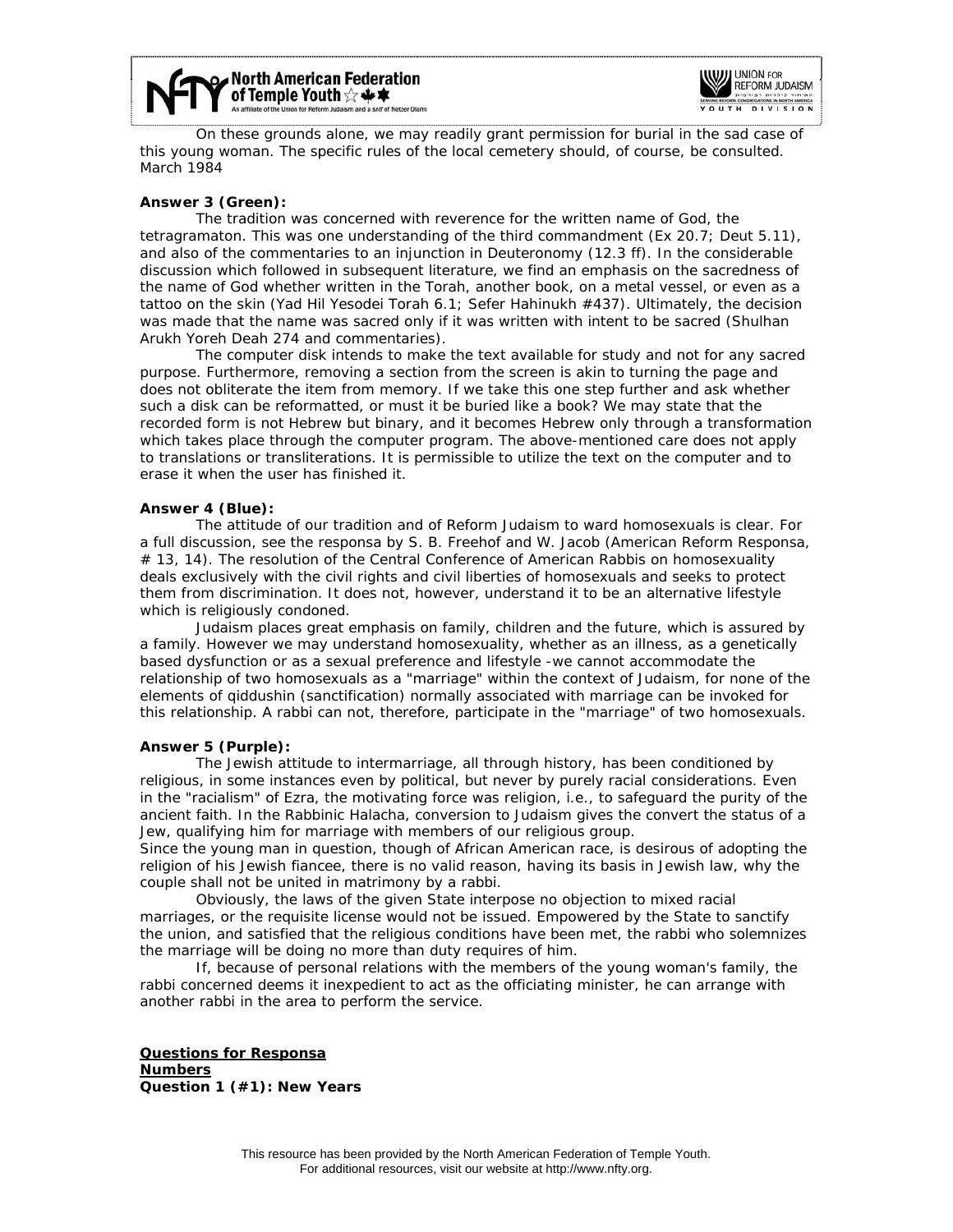

This year December 31 falls on Friday, and thus New Year's eve coincides with Shabbat. Many Jews will be tempted to celebrate the secular new year and thereby forsake Shabbat services and observances. What is the religious propriety of hosting a New Year's eve party on Shabbat in the synagogue? (Rabbi Seymour Prystowsky, Lafayette Hill, PA)

## **Question 2 (#2): Gambling**

Several organizations of our Temple are planning to raise a special fund for the erection of a school house adjoining our present building. One of the principal means they hope to use is a bazaar. That will involve certain gambling devices such as wheels of chance and other similar contrivances. They would like to know whether such measures are ethically permissible

### **Question 3 (#3): Christmas**

A large apartment building has both Jewish and Christian residents. Traditionally the foyer has been decorated with Christmas trees and wreaths. Recently the board has had requests for *Hanukkah* decorations as well as the *menorah.* Is this appropriate? (Teresa Dorfan, Kansas City MO)

### **Question 4 (#4):**

Recently, our Confirmation class was examining what our Jewish tradition says about being Jewish in a non-Jewish world. The following question came up, and we were wondering if the Responsa Committee would address it:

Some of us go with friends to social programs of Christian youth groups. In the past, when they have realized that we are Jewish, several of our friends and/or family members have responded Anti-Semtically. Should we conceal our Jewish identity from them? (Rabbi Mark Glickman, Dayton, OH)

### **Question 5 (#5): Mourning a non-Jew**

May an individual observe *Yahrzeit* for a non-Jewish leader in the community? The individual was very close to that person throughout life. (Richard Adler, Montreal Quebec)

## **Answers For Responsa**

# **Numbers**

### **Answer 1 (#1):**

Is it appropriate for a synagogue or a Jewish organization to celebrate the secular New Year? If it is appropriate, what should be done when New Year's eve falls on Shabbat? In as much as our synagogues are not only Houses of Prayer but also Houses of Assembly, and seeing that it is customary to hold social events in the synagogue's social hall, there should be few objections to making it the locus of a New Year's eve party, provided it meets the required standards of moderation and good taste. But may such a party in the synagogue be held on Shabbat?

R. Solomon B. Freehof held that the worshipful mood of Shabbat contrasts too sharply with the hilarity of New Year's eve and said: "Let the joyous New Year party this year be moved to another hall [i.e., outside the temple premises] ... Let the synagogue stand alone and unique as a place of worship."10

While this caution needs emphasis, the Responsa Committee believes that the civic new year *can* be observed on Shabbat, as long as the sacred day's spirit prevails. Indeed, we urge the congregation to explore creative ways to attract Jews to celebrate Shabbat when it falls on December 31. For example, the congregation might consider hosting a more elaborate *Oneg Shabbat;* those attending could listen to Jewish music; or a movie could be shown that is compatible with Shabbat. But the latter, and not New Year's eve should be the dominant focus of the evening.

A further bonus of a Shabbat celebration on New Year's eve would be the presence of a sober, sane and safe environment. While many may choose to forsake the joy of Shabbat for the bacchanalian irreverence of the secular observance, let our Reform congregations offer a sacred alternative.

### **Answer 2 (#2):**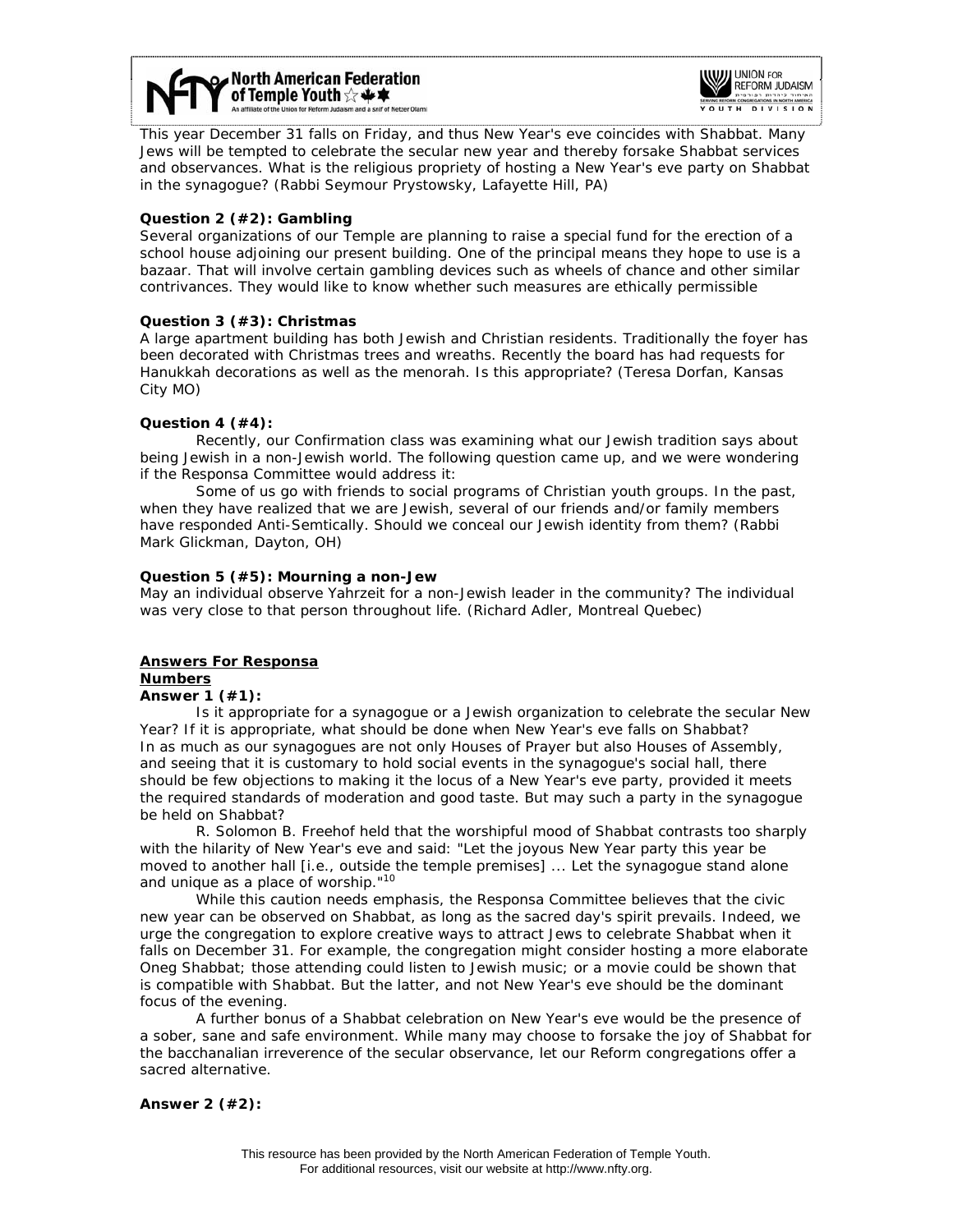



Legally, there is no objection. We can look at the matter from the following aspect: the Jewish law, while disqualifying a gambler from giving evidence in lawsuits, stipulates that this applies only to professionals whose sole occupation is gambling (see Choshen Mishpat, 34.16). Moreover, although one lending money on interest is debarred from being a witness (ibid., 34.10), if he does so with monies belonging to orphans whose guardian he is, he is not disqualified "because he thinks he is doing a *mitzvah* in order to increase the funds of the orphans" (*ibid.,* 34.11).

There is further the case, bearing more directly on the subject of the question, of a respected Jew of Modena (Italy) who was in straitened circumstances and was about to sell a very valuable *Sefer Torah*. The rabbi of Modena, R. Ishmael Sacerdote (died 1811), a famous Talmudist and author of *Responsa Zera Eme*t (3 volumes), even issued a letter of recommendation for this scheme, urging its furtherance as a "*mitzvah*" (see *Zera Emet* III, no. 144).

However, "ethically" there are grounds for scruples, especially if the attractive features of the bazaar are advertised and brought to the notice of the non-Jewish clergy. The *New York Times* (June 14, 1935), for example, devoted a column to the report of a special committee of the United Lutheran Synod of New York, which strongly condemned games of chance at bazaars for raising money for the support of Lutheran churches. Such Jewish affairs, especially if much publicized, may lower the respect for Judaism in the eyes of non-Jews. Hence, discretion is advisable even from this angle alone.

### **Answer 3 (#3):**

We have traditionally opposed both *Hanukkah* and Christmas decorations in public offices and schools. Although an apartment complex is somewhat different, it would probably also be best to follow this pattern in apartment buildings and leave religious celebrations to individuals. However the removal of Christmas decorations in this setting will only arouse animosity, so it may be better to add *Hanukkah* decorations to create a sense of fairness. There is nothing wrong with displaying a *menorah* in such a setting (see *Responsa* #76). Other decorations such as *dreidels* or colorful illustrations of the Maccabee story could also be used.

We should remember that *Hanukkah* remains a minor holiday for us and, is not the equivalent of Christmas. The display of a *menorah* for *Hanukkah* would be appropriate in an apartment setting. It will add to the festivity of this holiday season.

### **Answer 4 (#4):**

The question which your Confirmation class asks may therefore be answered in this fashion:

We are permitted to hide our identity only under very special circumstances, and the situation to which you refer does not qualify. Instead, the students are encouraged to proclaim their Jewishness proudly and defend it with all their might. They will find out who their real friends are. We think that you will have a very interesting session.

### **Answer 5 (#5):**

In the long periods of our history during which relationships between non-Jews and Jews were good, we frequently honored them. So, non-Jews were welcome to worship in the Temple (I Kings, 8.41 ff) and participated in its construction as did Hiram, King of Lebanon. Furthermore, non-Jewish sacrifices were acceptable (Meg 73b), as were gifts by pagans unless made with idolatrous intent (Ar 7b). Much later the famous Bevis Marks synagogue (1702) in London contained a roof beam which was the gift of Queen Anne. There was no mention of specific memorials requested with these gifts, but they were publicly acknowledged as the gift of non-Jews. So, gifts by non-Jews to the synagogue are acceptable as long as they are used in accordance with the desires of the congregation (*Yad* Hil Matnat Aniyim 8.8; *Tur* Yoreh Deah 258; *Shulhan Arukh* Yoreh Deah 254.2 and Isserles, 259.4).

We were, of course, also obligated to bury the dead of non-Jews (Git 60a) and to deal with them in every way as Jews through the *hevrah qadishah*. The usual memorial prayers may be recited for non-Jews and this was done frequently through the ages.

When a non-Jewish ruler who was good to our people died, we mourned him with the appropriate services and several such services from the last century have been preserved. As